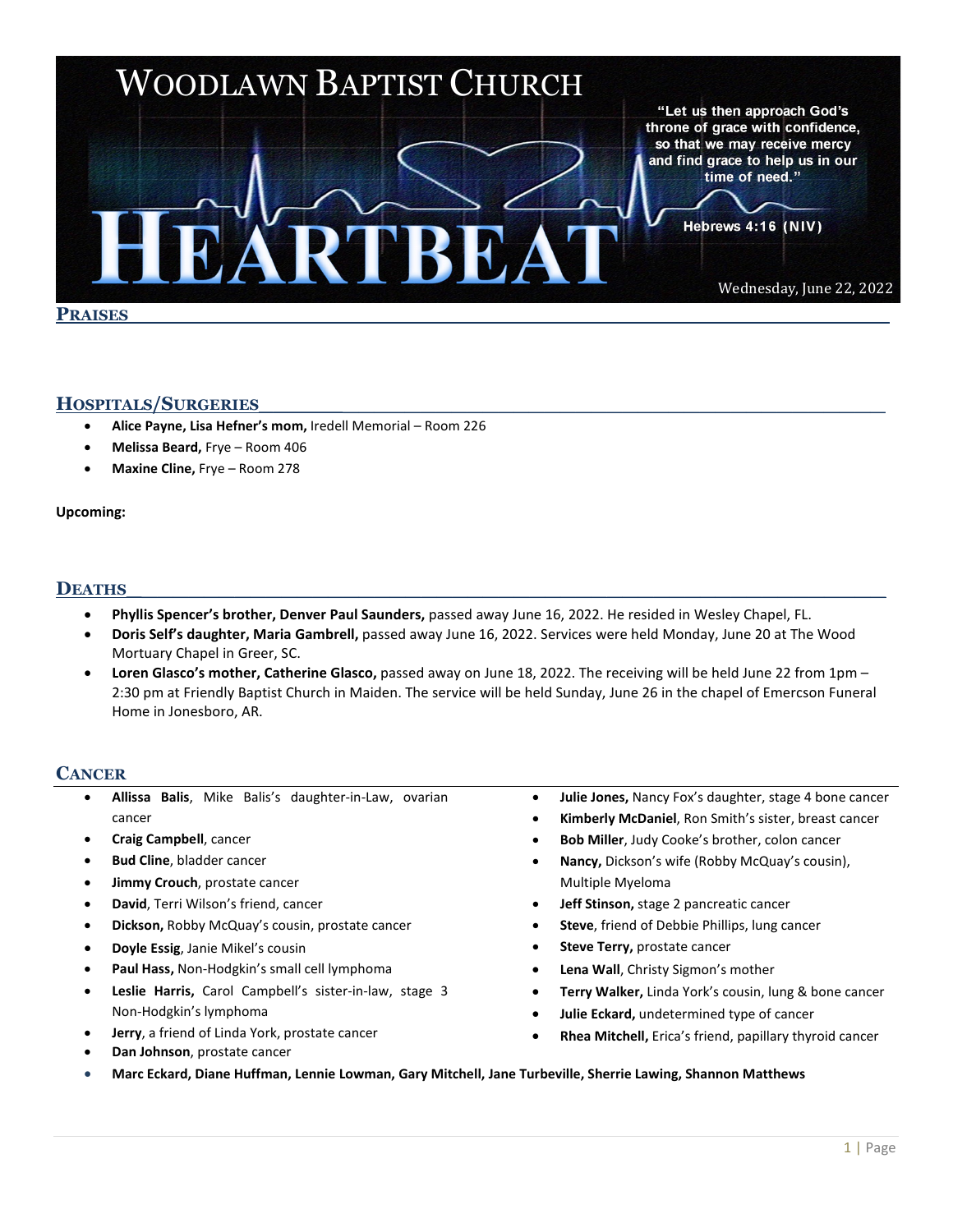#### S**ALVATION**

- **Chase**  salvation/relationship with God
- **Jeff Arndt** friend of Jerri Wheeler
- **Robby McQuay** for his sister's salvation
- **Nick** Terri Wilson's brother
- **Michael Heller** salvation
- **Roger Baker** salvation
- **Corey** salvation
- **Don** salvation
- **Paula** salvation
- **Zack** salvation
- **Anna** salvation
- **Savanah & Andrew** salvation
- **WHOSE YOUR ONE?**
- Who do you know who needs to be saved?

### **OTHER ISSUES**

- **Rhea Mitchell,** Erica's friend, papillary thyroid cancer has metastasized to lumph nodes in her neck. She's already went through two surgeries.
- **Robby McQuay,** experiencing severe lower back pain.
- **Julie Eckard,** has an undetermined type of cancer. Pray for Julie's doctors and for proper treatment.
- **Harold Turner,** diagnosed with kidney disease.
- **Steve Terry,** diagnosed with prostate cancer and undergoing treatments.
- **Bill Quesenbury**, at home under Palliative Care.
- **Greg Burgess, Patsy Lyons, Dot Poole, Betty Poovey,** continued prayers, health problems.

### **COLLEGE STUDENTS**\_\_\_\_\_\_\_\_\_\_\_\_\_\_\_\_\_\_\_\_\_\_\_\_\_\_\_\_\_\_\_\_\_\_\_\_\_\_\_\_\_\_\_\_\_\_

- Eden Cline (Birthday: 8/18) ASU
- Ethan Cline (Birthday: 1/22) CVCC
- Kaitlyn Day (Birthday: 10/25)
- Kirsten Day (Birthday: 1/13)
- Emily Duncan (Birthday: 5/26)
- Corrine "Corrie" Dragstrem (Birthday: 10/01)
- Nick Dragstrem (Birthday: 12/21)
- Lacie Grindstaff (Birthday: 8/06)
- Adam McBee Poole (Birthday: 10/20)
- Rachel Sharpe (Birthday: 8/11)
- Rebecca Sharpe (Birthday: 05/22)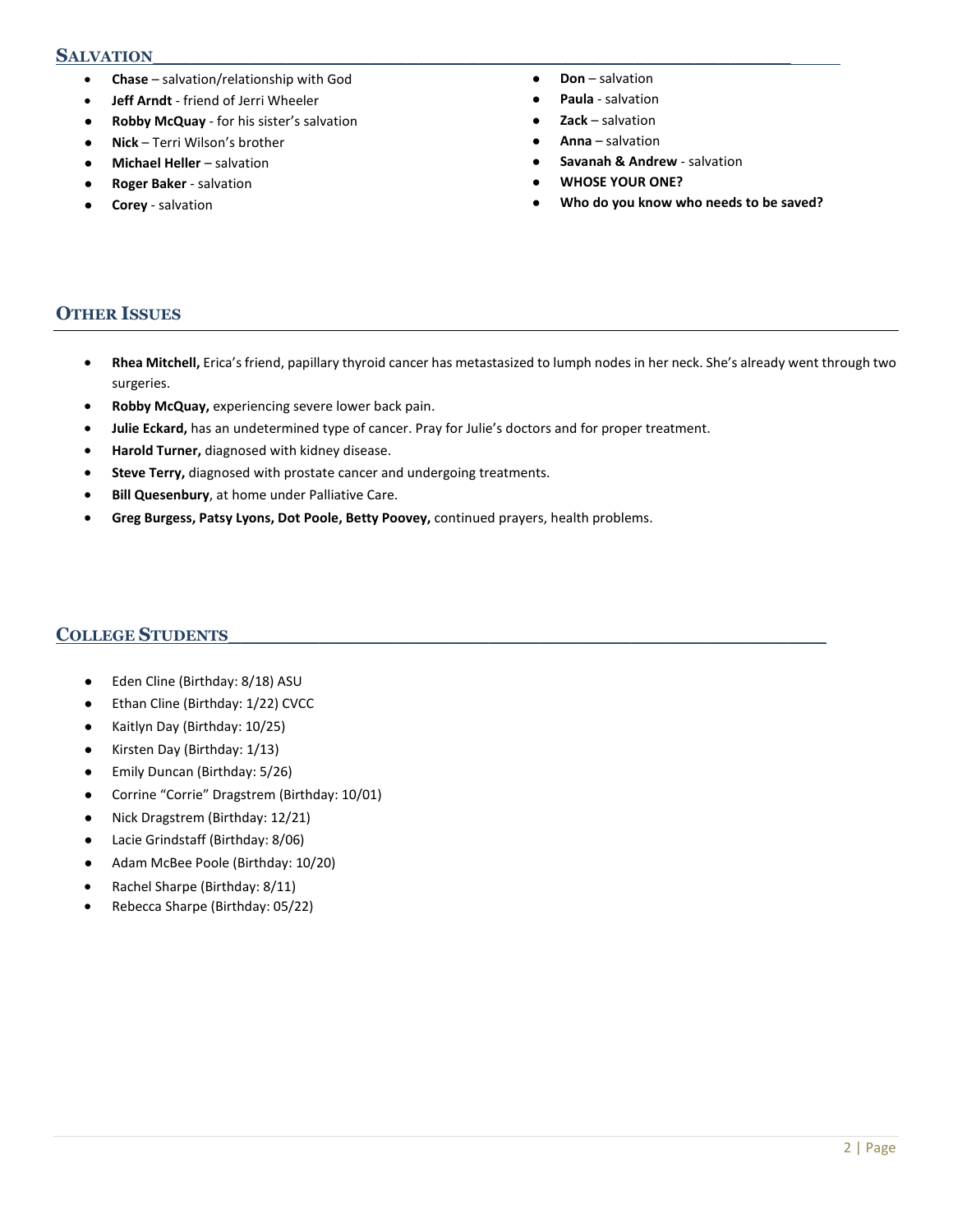*Take time to send them a card this week. Make note of their birthdays as well.*

- **Elmcroft/Terrabella of Newton**
	- o Albert Emola, 1088 Radio Station Road, Apartment A4, Newton, NC 28658 (Birthday: 06/28) (704-325-0073)
	- o Betty Poovey, 1088 Radio Station Road, Apartment B8, Newton, NC 28658 (Birthday: 7/8) (828-695-6996)
- **Kingston Residence of Hickory**
	- o Martha Barnette, 904 2nd St NE, Apt # 116, Hickory, NC 28601 (Birthday: 07/01) (828-464-5224)
	- $\circ$  Maxine Cline, 904 2<sup>nd</sup> St NE, Apt. # 218, Hickory, NC 28601 (Birthday: 01/14) (828-328-3234)
	- **Piedmont Village**
		- o Sarah Bowen, 1345 Chapman Lane, PO Box 1138, Newton, NC 28658 (Birthday: 10/11)
- **Pine Crest** 
	- o Jeanette Shope, 915 29th Ave NE, Apt 337, Hickory, NC 28601 (828-612-3676) (Birthday: 12/20)
	- o Violet Brown, 915 29th Ave NE, Apt. 111, Hickory, NC 28601 (Birthday: 06/3)
- **Serenity Family Care Home** 
	- o Johnny Carpenter, 2415 S Center Street, Hickory, NC 28602 (Birthday: 02/10)
- **Trinity Village**
	- $\circ$  Annette Smith, 1265 21<sup>st</sup> St., NE, Room 512, Hickory, NC 28601 (Birthday: 05/16)
- **Max Eller**, 2510 Milton Street, Newton, NC 28658 (Max Birthday: 10/29)
- **Ted Hall**, 1233 Dixie Street, Newton, NC 28658 (Ted Birthday: 08/11, Eloise: 04/15)
- **Robin Hartman**, 900 Laffon Rd, Apt. 51, Newton, NC 28658 (Birthday: 02/24)
- **John & Betsy Hemmings**, 2537 Birdie Lane, Conover, NC 28613 (John Birthday: 09/22, Betsy Birthday: 02/07)
- **W.T. (and Peggy) Lemons**, 3109 Bethany Church Road, Claremont, NC 28610-9537 (Birthday: 10/01)
- **Janet Moorehead**, 2059 Barringer Circle, Newton, NC 28658 (Birthday: 07/20)
- **Ruth Sigmon**, 1795 Settlemyre Bridge Rd., PO Box 61, Newton, NC 28658 (Birthday: 12/24)
- **Lou Watson**, currently living with her daughter; Lisa Stamey, 3701 Leger Rd., Valdese, NC 28690 (Birthday: 10/7)
- **Charles Wyke**, 202 Laromie Drive, Stanley, NC 28614 (Birthday: 02/13)

#### **NON-MEMBERS**

- **Abernethy Laurels** 
	- o Marjorie Bass, 102 Leonard Avenue, 1102 Peace, Newton, NC 28658 (Birthday: 11/30)
- **Taylorsville House**
	- o Eddy Hall, (Jo Wagoner's Son), Taylorsville, NC
- **Cardinal Health Care**
	- o Doyle Essig, 931 N Aspen St., Room 106, Lincolnton, NC 28093 (Birthday: 5/2)

### **NURSING/REHABILITATION**

- **Abernethy Laurels**
	- o Barbara Kearns, 102 Leonard Avenue, Room 1006, Newton, NC 28658 (Birthday: 07/12)